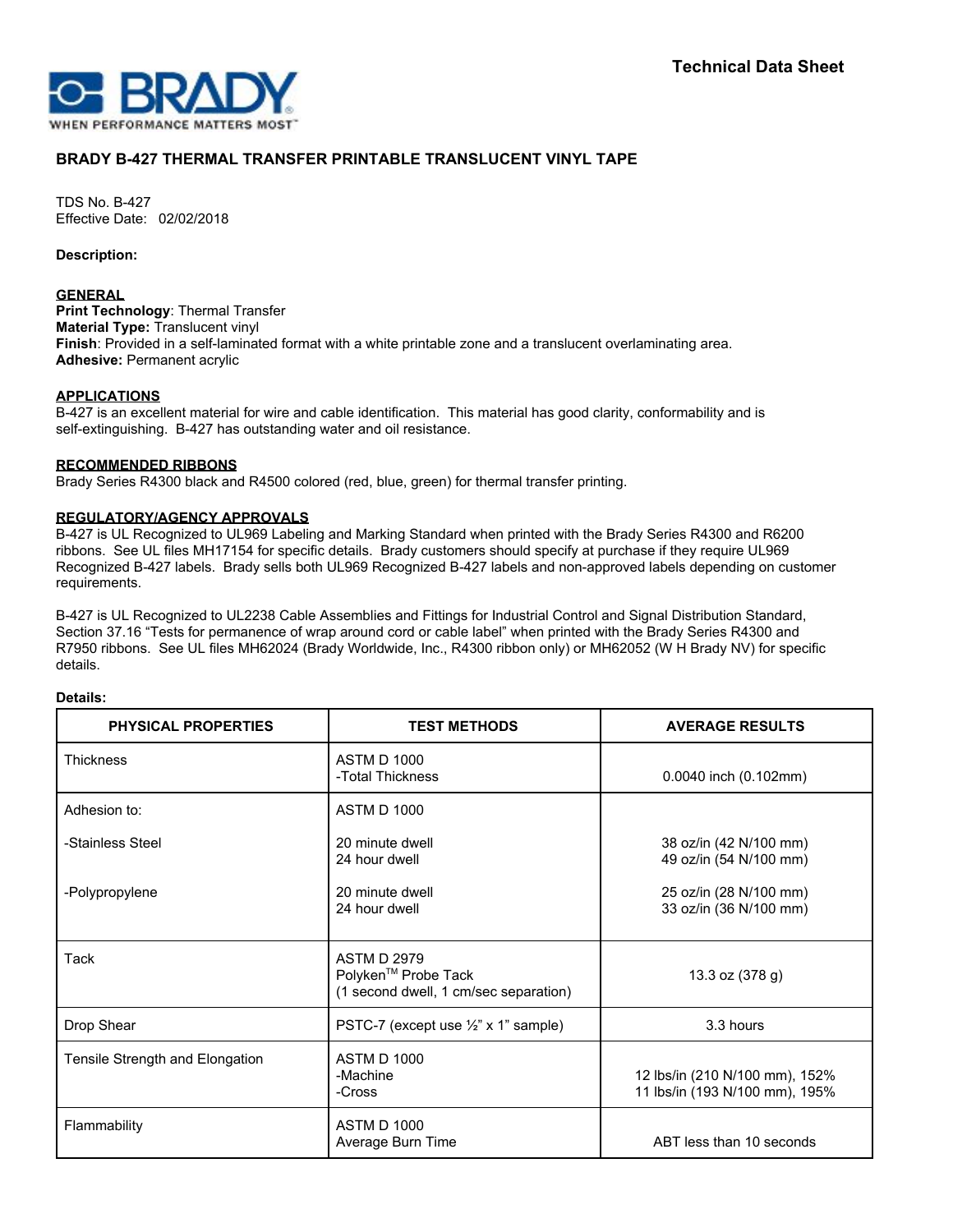Performance properties tested with white printable zone of B-427 printed with Brady Series R4300 black thermal transfer ribbon. Samples wrapped around 0.080" OD TFE wire in a self-laminating format.

| <b>PERFORMANCE PROPERTIES</b>   | <b>TEST METHODS</b>                                      | <b>TYPICAL RESULTS</b>                                                          |
|---------------------------------|----------------------------------------------------------|---------------------------------------------------------------------------------|
| <b>High Service Temperature</b> | 30 days at 158°F (70°C)                                  | Slight discoloration. No visible effect at<br>$140^{\circ}$ F (60 $^{\circ}$ C) |
| Low Service Temperature         | 30 days at -94°F (-70°C)                                 | No visible effect                                                               |
| <b>Humidity Resistance</b>      | 30 days at 100°F (37°C), 95% R.H.                        | No visible effect                                                               |
| Weatherability                  | ASTM G155, Cycle 1<br>30 days in Xenon Arc Weatherometer | No visible effect                                                               |

# **PERFORMANCE PROPERTIES CHEMICAL RESISTANCE**

White printable zone of B-427 was printed with Brady Series R4300 black thermal transfer ribbon. Samples wrapped around 0.080" OD TFE wire in a self-laminating format. Except where noted, testing was conducted at room temperature after 24 hour dwell. Testing consisted of 5 cycles of a 10 minute immersion in the specified test fluid followed by a 30 minute recovery period.

| <b>CHEMICAL REAGENT</b>                       | <b>SUBJECTIVE OBSERVATION OF VISUAL CHANGE</b> |                            |
|-----------------------------------------------|------------------------------------------------|----------------------------|
|                                               | <b>SUBSTRATE/ADHESIVE</b>                      | <b>SERIES R4300 RIBBON</b> |
| <b>Cleaners and Solvents</b>                  | No visible effect                              | No visible effect          |
| <b>Isopropyl Alcohol</b>                      | No visible effect                              | No visible effect          |
| <b>Mineral Spirits</b>                        | No visible effect                              | No visible effect          |
| Northwoods™ Buzz Saw Terpene<br>Cleaner       | No visible effect                              | No visible effect          |
| Formula 409®                                  | No visible effect                              | No visible effect          |
| Deionized Water                               | No visible effect                              | No visible effect          |
| <b>Fuels, Oils and Lubricants</b>             |                                                |                            |
| Gasoline                                      | Moderate unwrap                                | No visible effect          |
| <b>Brake Fluid</b>                            | No visible effect                              | No visible effect          |
| SAE 30 WT Oil at 70°C                         | No visible effect                              | No visible effect          |
| Yellow 77 <sup>®</sup> Wire Pulling Lubricant | No visible effect                              | No visible effect          |
| Deionized Water                               | No visible effect                              | No visible effect          |
| <b>Aerospace Related Fluids</b>               |                                                |                            |
| JP-8 Jet Fuel                                 | No visible effect                              | No visible effect          |
| Skydrol® 500B-4                               | Material destroyed                             | <b>NA</b>                  |
| MIL-H-5606 Oil                                | No visible effect                              | No visible effect          |

B-427 is not recommended for use in harsh organic solvents such as methyl ethyl ketone, acetone, or 1,1,1-trichloroethane.

Shelf Life and Fitness for Use: Product testing, customer feedback, and history of similar products, support a customer performance expectation of one year from the date of receipt for this product as long as this product is stored in its original packaging in an